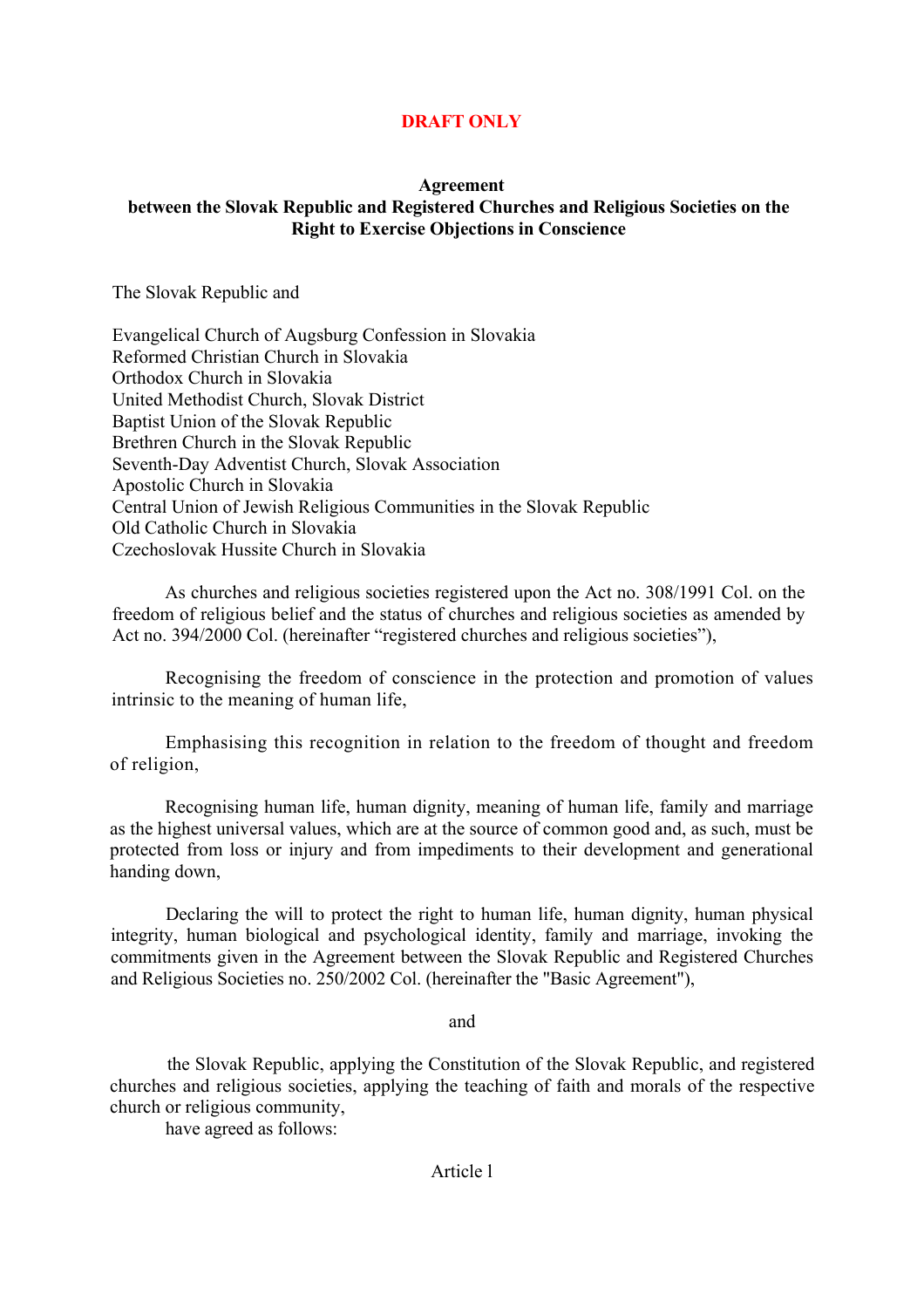- 1) The Slovak Republic and registered churches and religious societies (hereafter "Contracting Parties") conclude this Agreement with the aim to set out the scope and terms of exercising the right to objection in conscience in conformity with Article 7 of the Agreement.
- 2) Registered churches and religious societies mean the churches and religious societies that acceded to the Basic Agreement and this Agreement.

### Article 2

The Contracting Parties recognise the freedom of conscience regarding human life, human dignity, the meaning of human life, family and marriage, and the right of everyone to freely exercise objection in conscience in relation to these universal human values.

#### Article 3

- (1) For the purposes of this Agreement, "principles of the teaching of faith and morals" mean the principles proclaimed by registered churches and religious societies.
- (2) For the purposes of this Agreement, "objection in conscience" means an objection raised in conformity with the principle of the freedom of conscience according to which anyone may refuse to act in a manner that he deems incompatible in his conscience with the teaching of faith and morals.
- (3) The term "to act" includes participating in an act or any other activity of unspecified duration connected with such act, including assistance.

#### Article 4

- (1) The right to exercise objection in conscience shall apply to:
	- a) the service in the armed forces or armed corps, including military service,
	- b) performances in the healthcare area, in particular acts related to artificial terminations of pregnancy, artificial or assisted fertilisation, experiments with and handling of human organs, human embryos and human sex cells, euthanasia, cloning, sterilisation or contraception,
	- c) activities in the field of upbringing and education, in particular those relating to Articles 12 and 13 of the Basic Agreement,
	- d) provision of legal services,
	- e) labour-law and other labour relations falling under the scope of this Agreement.
- (2) The Slovak Republic undertakes not to impose an obligation on the hospitals and healthcare facilities founded by registered churches and religious societies or organisations thereof to perform artificial terminations of pregnancy, artificial or assisted fertilisations, experiments with or handling of human organs, human embryos or human sex cells, euthanasia, cloning, sterilisations, acts connected with contraception, and not to make the establishment or operation of a hospital or a healthcare facility founded by registered churches and religious societies or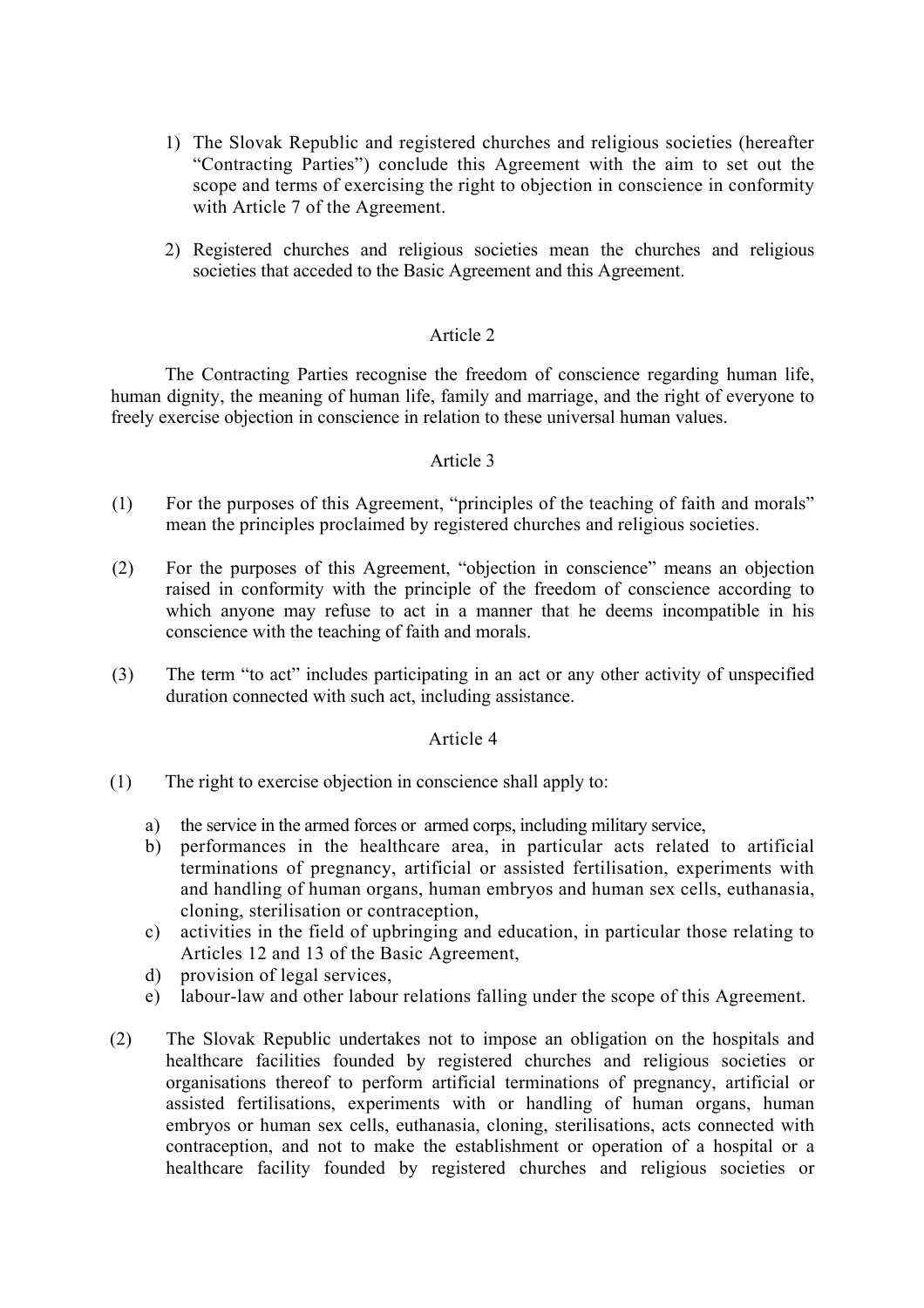organisations thereof conditional on the performance of the aforementioned activities.

# Article 5

The right to exercise objection in conscience shall be applied according to the legal order of the Slovak Republic and within its limits. In setting out the scope and manner of exercising the right to objection in conscience, the Slovak Republic shall take care to preserve the essence and the meaning of this right.

# Article 6

- (1) The action as a result of the exercise of objection in conscience shall not entail legal liability of the person who has exercised that right.
- (2) The right to exercise objections in conscience shall not warrant actions leading to the misuse of the objection in conscience. The misuse of the right to objection in conscience shall not entail protection from legal liability. The exercise of objection in conscience must not endanger human life or human health.

# Article 7

- (1) The Contracting Parties shall resolve contentious issues arising in connection with the interpretation or execution of this Agreement through mutual consultations. The Contracting Parties shall supply information to one another, in particular as regards individual activities falling under the scope of objection in conscience, and information concerning the drafts of generally binding legal acts that have a bearing on objections in conscience.
- (2) The Contracting Parties shall set up a joint commission with an advisory status for the purposes of executing this Agreement. The joint commission shall have a parity composition and include six representatives of each Contracting Party; it will be convened at least twice a year or at any time when so requested by one of Contracting Parties. The tasks of the joint commission shall include, in particular:
	- a) considering areas and particular activities which are objects of objections in conscience
	- b) submitting comments concerning the drafts of generally binding legal acts and initiatives leading to legislative amendments concerning the right to exercise objections in conscience and preventing its misuse,
	- c) evaluating the implementation of this Agreement,

d) submitting proposals with a view to amending or supplementing this Agreement.